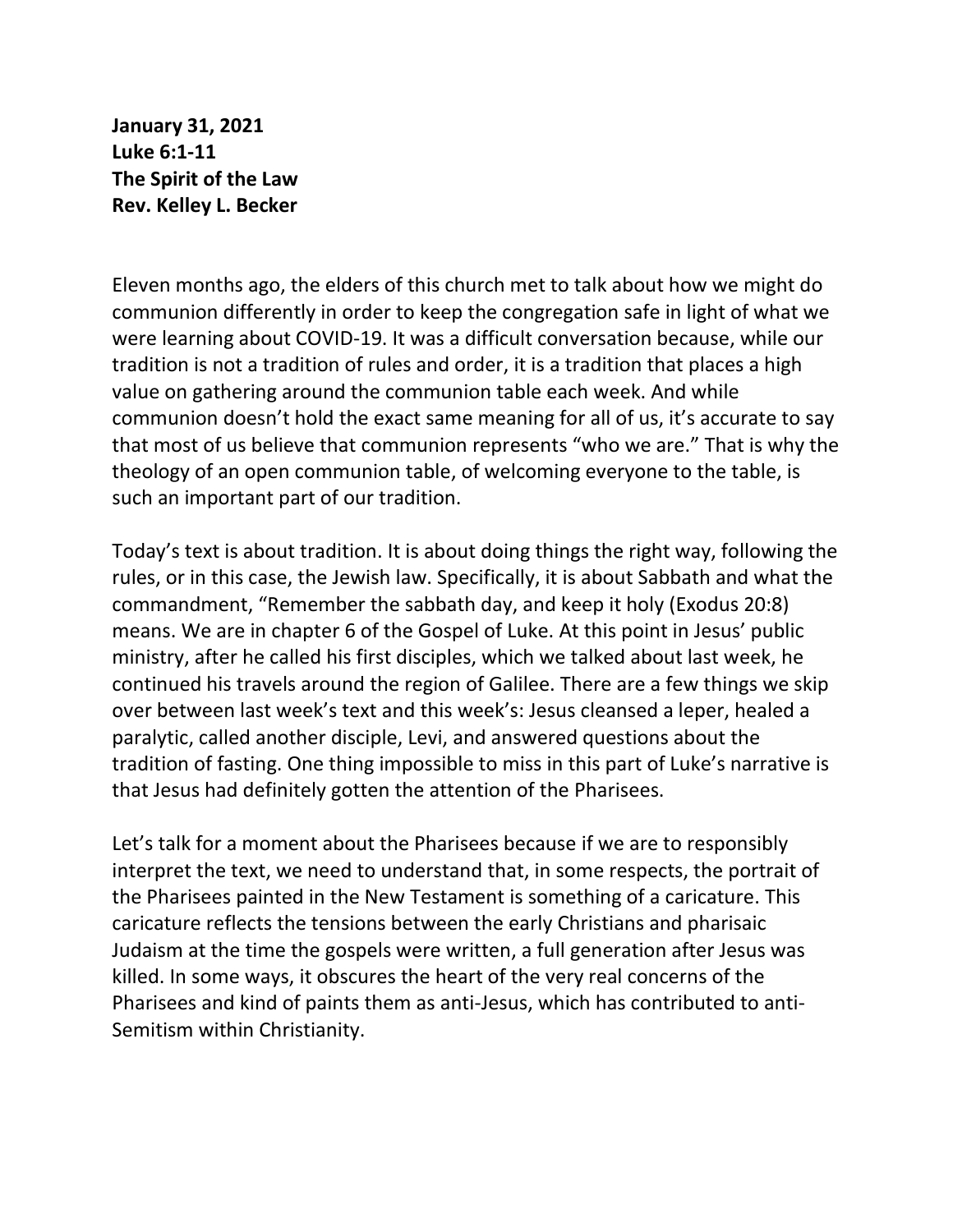The Pharisees established a reform movement within Judaism at a time when foreign occupation and the culture of their occupiers (the Roman Empire) threatened Jewish culture and tradition. Lexington Theological Seminary Professor of Homiletics and Worship, Dr. O. Wesley Allen, Jr. describes the Pharisees as "the liberal, mainline Protestants of first century Judaism." He writes, "While other mainline Jewish sects claimed the people needed the priesthood and the temple to mediate between them and God, the Pharisees democratized religious experience."

## [https://www.workingpreacher.org/commentaries/narrative-lectionary/healing](https://www.workingpreacher.org/commentaries/narrative-lectionary/healing-on-the-sabbath/commentary-on-luke-61-16-2)[on-the-sabbath/commentary-on-luke-61-16-2](https://www.workingpreacher.org/commentaries/narrative-lectionary/healing-on-the-sabbath/commentary-on-luke-61-16-2)

In other words, the movement of the Pharisees was about making Jewish traditions and practices accessible to everyone, not just the priests at the temple. As part of the Christian Church (Disciples of Christ), a denomination that is not hierarchal and believes in shared clergy and lay leadership, this ought to sound pretty good to us.

The pharisaic movement was based on their belief that along with the written Torah, there was an oral Torah given to Moses and passed down through the generations. The oral Torah was eventually recorded in the Mishnah and Talmud and used to interpret the written Torah. Think of the Mishnah and Talmud as commentaries to the Torah, just as there are biblical commentaries, such as the one from which I quoted a moment ago. Biblical commentaries often conflict with one another, just as the writings in the Mishnah and Talmud conflict at times. One of the jobs of a responsible teacher or preacher is to help students and congregants understand why one interpretation is more appropriate or responsible than another.

So, this leads me to today's text in which there is conflict between Jesus and the Pharisees regarding the interpretation of Sabbath law. This is Luke 6:1-11:

**6** One sabbath while Jesuswas going through the grainfields, his disciples plucked some heads of grain, rubbed them in their hands, and ate them. **<sup>2</sup>** But some of the Pharisees said, "Why are you doing what is not lawful on the sabbath?" **<sup>3</sup>** Jesus answered, "Have you not read what David did when he and his companions were hungry? **<sup>4</sup>**He entered the house of God and took and ate the bread of the Presence, which it is not lawful for any but the priests to eat and gave some to his companions?" **<sup>5</sup>** Then he said to them, "The Son of Man is lord of the sabbath."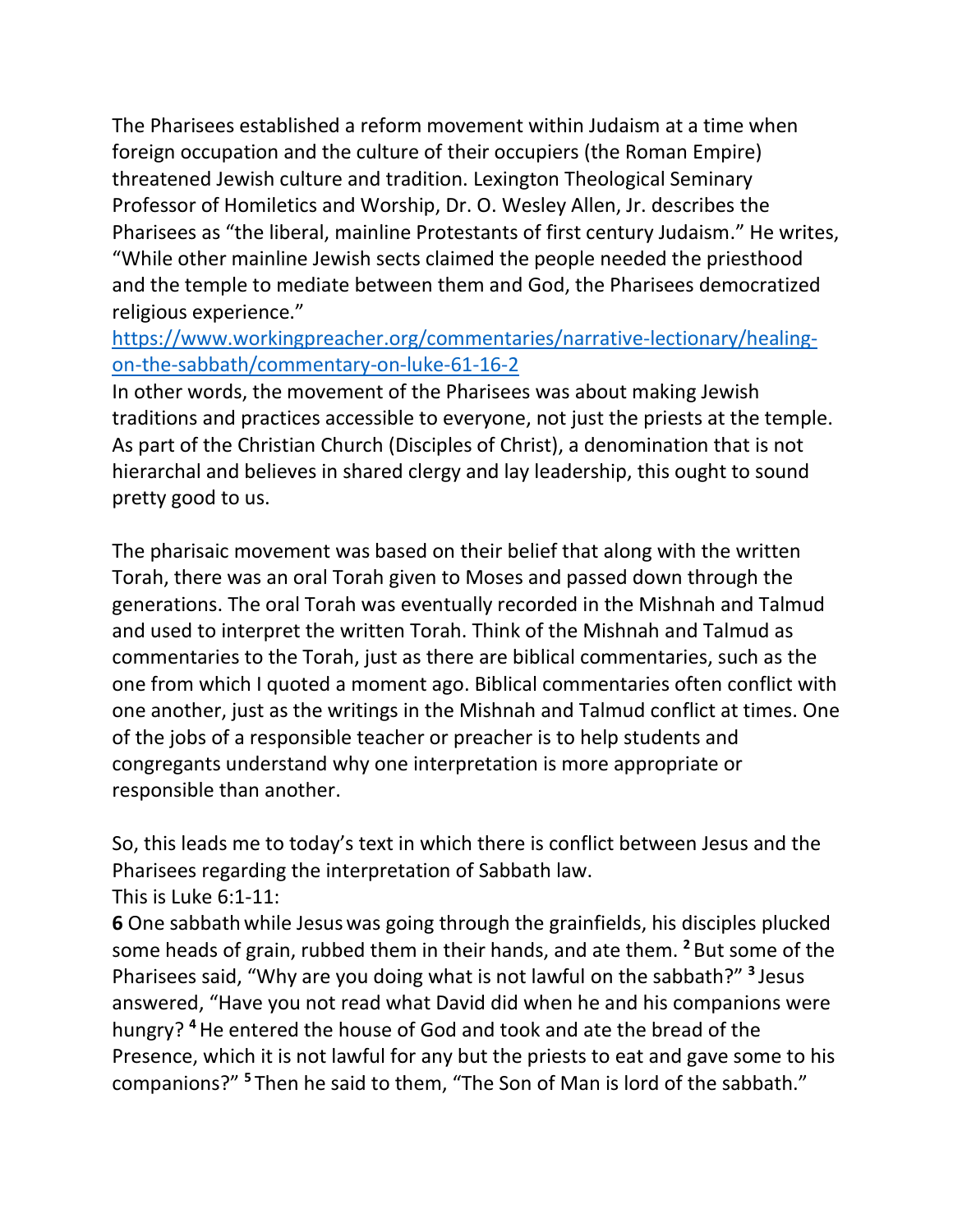**<sup>6</sup>**On another sabbath he entered the synagogue and taught, and there was a man there whose right hand was withered. **<sup>7</sup>** The scribes and the Pharisees watched him to see whether he would cure on the sabbath, so that they might find an accusation against him. **<sup>8</sup>** Even though he knew what they were thinking, he said to the man who had the withered hand, "Come and stand here." He got up and stood there. **<sup>9</sup>** Then Jesus said to them, "I ask you, is it lawful to do good or to do harm on the sabbath, to save life or to destroy it?" **<sup>10</sup>** After looking around at all of them, he said to him, "Stretch out your hand." He did so, and his hand was restored. **<sup>11</sup>** But they were filled with fury and discussed with one another what they might do to Jesus.

The commandment to remember the Sabbath day is rooted in the creation story in Genesis, where God rested on the seventh day and blessed it. God rested, so God's people should rest. And then in Deuteronomy the Sabbath commandment is connected to the experience of God's people liberated from slavery in Egypt. Pharaoh forced the Hebrew slaves to keep working, under progressively worse conditions, with no time to rest. Free people rest, slaves work…all the time. In the Jewish tradition, when work ceases for Sabbath, they remember that God delivered them from slavery. Sabbath rest was meant to be for everyone, even servants, even people who were poor. Everyone in the community was supposed to be able to rest.

On all of this, Jesus and the Pharisees agreed. Their disagreement, and frankly the disagreement of many teachers of the law, was on what constituted "work," what could and could not be done on the Sabbath. When the Pharisees asked Jesus why his disciples were plucking grain on the Sabbath, they were questioning the timing, not the activity. It was acceptable for outsiders to eat from the fields of another. The problem for the Pharisees was the disciples were doing the plucking (harvesting) on the Sabbath.

Jesus responded by citing a story told in I Samuel 21. David entered the sanctuary in Nob and asked the priest for bread for him and the men who were with him. The only bread the priest had was the bread of the Presence, 12 loaves which represented the 12 tribes of Israel. Each Sabbath, the bread was changed out and only the priest could eat the bread from the previous week. The priest gave David the bread, demonstrating that feeding the ones who are hungry takes precedence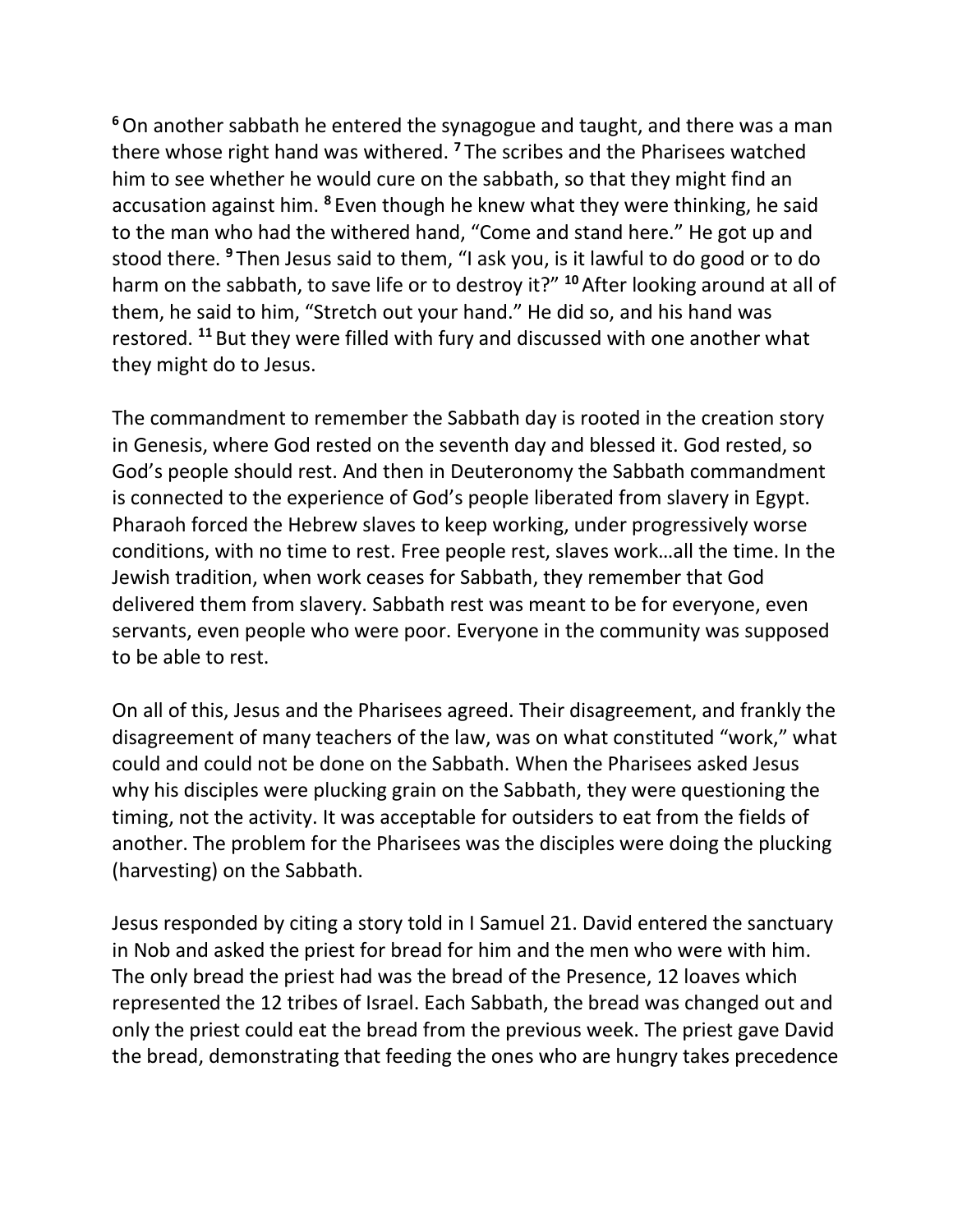over strict adherence to the law. This doesn't make the law or tradition bad. It prioritizes easing suffering and promoting life.

In the second story of Sabbath conflict in today's reading, Jesus had a question for the Pharisees, "Then Jesus said to them, "I ask you, is it lawful to do good or to do harm on the sabbath, to save life or to destroy it?" Luke's story doesn't give us the Pharisee's answer to his question, but the answer is obvious. There was no disagreement among teachers about doing good on the Sabbath, saving a life, rather than destroying it. But did healing the man's withered hand count as lifesaving? I mean it wasn't *life-threatening*, so why not wait for another day to heal him? Jesus' actions say it all; there was no reason for the man's suffering to continue for even one more day.

Luke writes, "The Son of Man is lord of the sabbath. Jesus does not serve the Sabbath. God gave the Sabbath to human beings and the Sabbath is meant to be life-giving, not life-draining. It is meant to be a gift, a time apart from the relentless demands of life, a time to rest in God's presence. Sabbath is for all people. Jesus' interpretation of Sabbath law asked the Pharisees, and all of us, to consider, "Is Sabbath restful if you are starving? Is Sabbath restful if you are suffering?" I don't see how it can be.

Sabbath observance was one of the hot button issues in the early church. As the church began to include more and more Gentiles, the question of early Christianity's relationship to Jewish tradition came up in a number of ways and Sabbath observance was one example. The early church considered the Hebrew scriptures to be its scriptures. What was a little murky was how to interpret them in light of a culture, a world, that had changed and was changing.

Sabbath observance is not a pressing issue in today's church. Maybe it should be. Certainly, a case could be made for the need to return to a rhythm of life that includes regular, intentional rest. In fact, a couple of years ago, we devoted the season of Lent to Sabbath as Resistance. It is good to be reminded that, as people of faith, we are called to rest and to ensure our neighbors can rest, knowing the worth of human beings is not tied to what we are able to produce.

As important as rest is, there are other challenges before the church that seem to be more pressing in this time and place and they are every bit as divisive among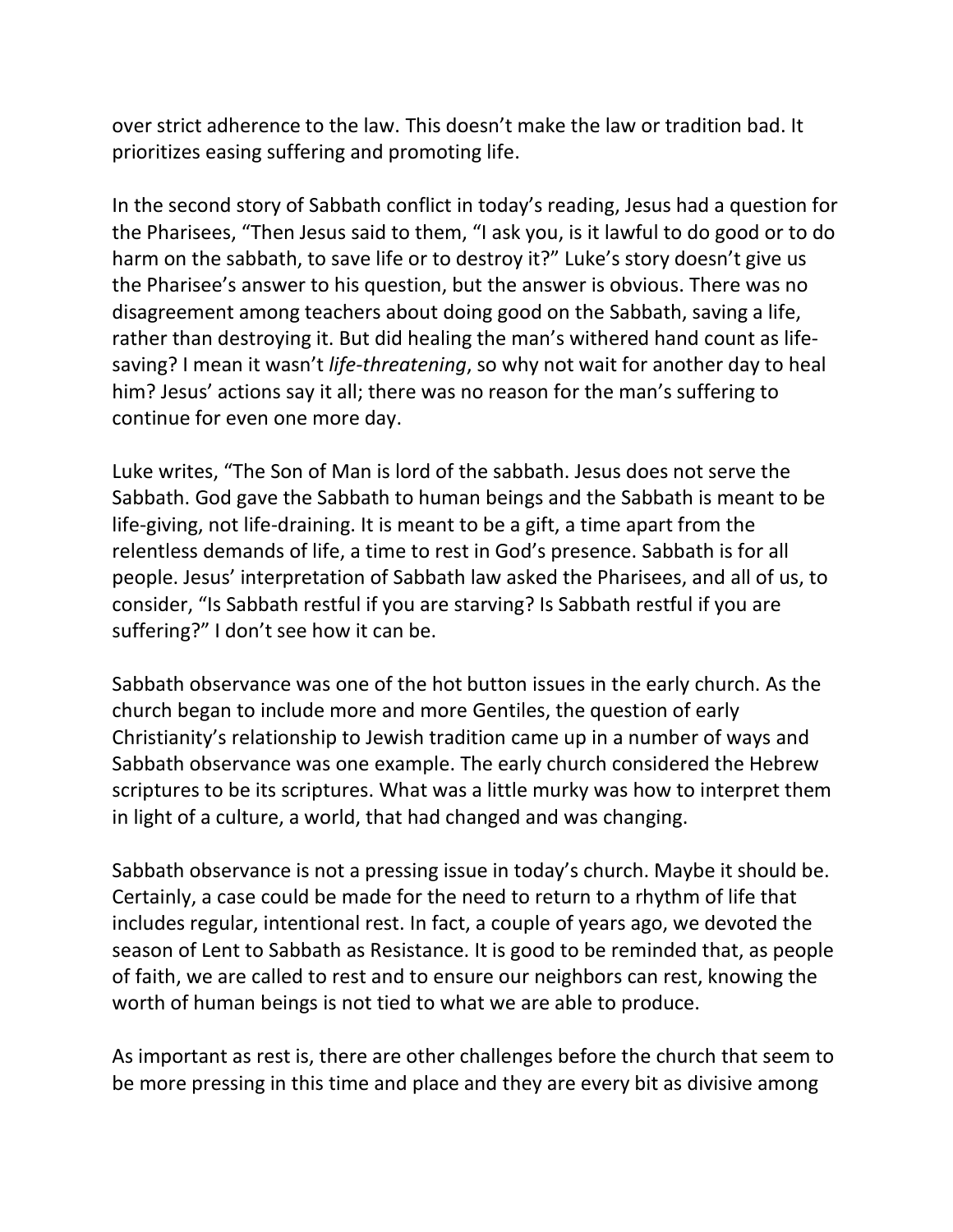Christians today as Sabbath observance was between Jesus and the Pharisees 2000+ years ago. And these challenges boil down to interpretation as well. Inclusion of members of the LGBTQ+ community, how we should treat refugees and immigrants, whether women should be preachers, and what it means to be "pro-life," are a few areas of conflict that come to mind. While each one of these challenges is different and deserves its own treatment from an interpretation perspective, I believe Jesus' interpretation of Sabbath law speaks to these areas of conflict within the church just as clearly.

In both stories of Sabbath activity in today's text, Jesus' interpretation leans heavily toward what is life-giving. Insisting people stay hungry, rather than allowing them to get something to eat is not life-giving. Looking at a man's suffering, having the power to ease it, and not doing so, is not life-giving. It's important to note that Jesus' position was not, we must do away with tradition and throw out the law. His position was, we must interpret the law in ways that align with what we believe about God. And I hope that we believe God is a god of life, that is life-giving and not life-destroying or death-dealing.

Through that lens, it is clear that the vision for the kin-dom of God that Jesus was going after was one that included all people, valued all relationships grounded in love, understood the intrinsic worth of all people regardless of where they came from or what color their skin was, and fostered a sense of community and connectedness for all of creation. And that is the vision of the kin-dom of God we must pursue as well.

I think that is why that discussion 11 months ago with the elders about communion has stuck in my mind. What made the discussion so hard was not that the elders were insistent that we do things the way we had always done them. It was hard because, even then, we were feeling like some of what makes "us", "us", was in danger of slipping away. We love the theologically rich imagery of breaking a single loaf and each one of us tearing a piece of it off as we come forward together. And equally, we loved having communion trays with wafers and individual cups available at the table as well, for the ones who prefer that way of participating. Because it was important that everyone present was able to participate. Both the communion trays and the bread with the chalice for dipping were served to the people gathered by lay people, reminding all of us that the